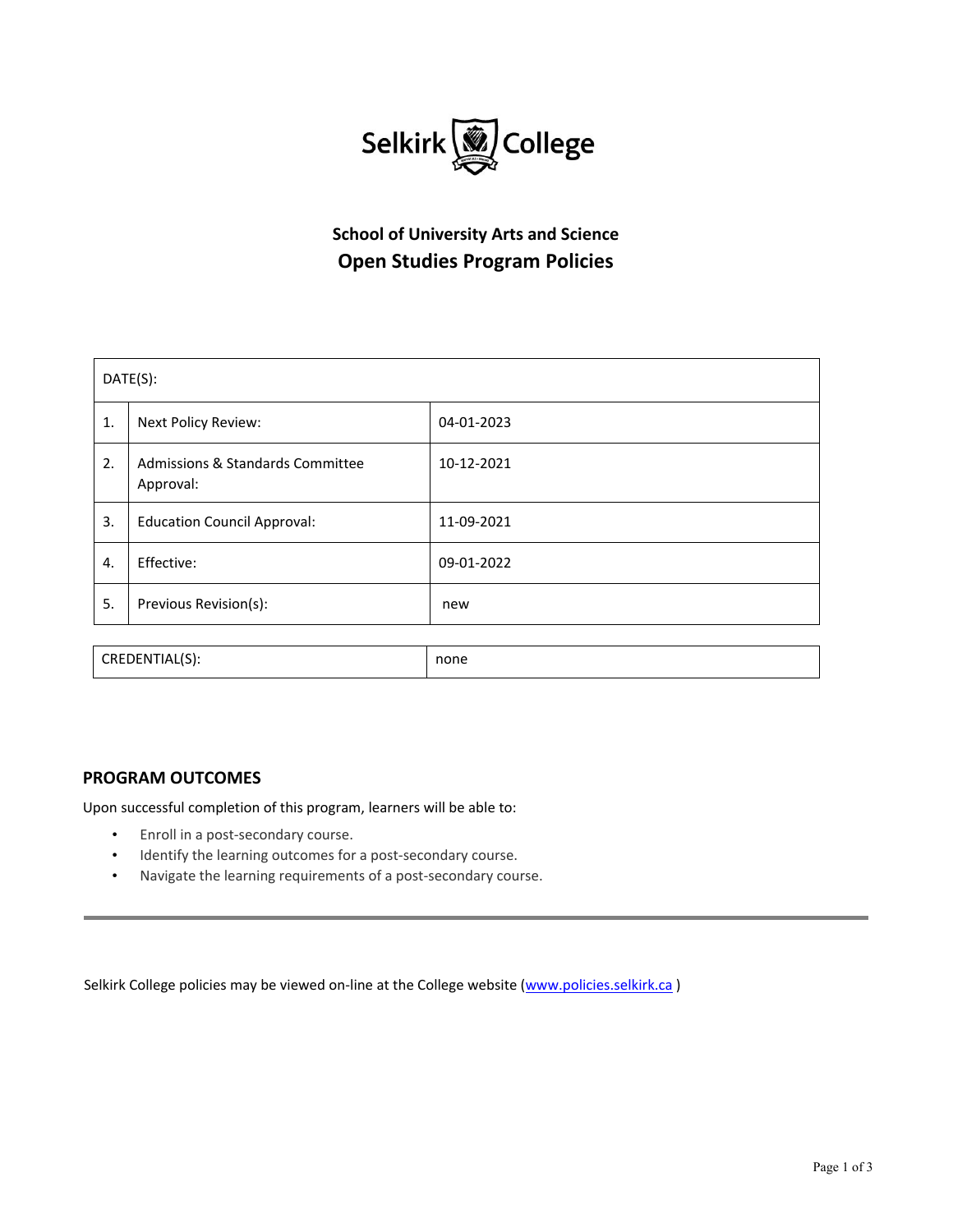# **PART I: ADMISSIONS**

#### A. ADMISSION REQUIREMENTS

- 1. Students may apply to the Open Studies program without meeting College admission requirements. An Open Studies student may register in courses designated eligible for Open Studies without meeting admission requirements for the course or program in which the course resides. Open Studies students attend courses subject to:
	- a) Only attending courses identified by Selkirk College as eligible for Open Studies
	- b) Apprising themselves of course prerequisites, including English language proficiency requirements, and accepting responsibility for adequate preparation for successful participation and completion, irrespective of not having to meet course admission requirements

Adherence to all policies at the College applicable to attendance of any specific course, with the exception of admission requirements as noted above.

c) Courses are not a graduation requirement of the academic program the student is currently attending

#### B. APPLICATION PROCESS

- 1. Before an applicant's file is considered to be complete, the following must have been received by the Admissions Department:
	- a) Completed application form.
- 2. Entry may be restricted by space limitations.

## C. ADVANCE OR TRANSFER CREDIT AND PRIOR LEARNING ASSESSMENT

Courses available through Open Studies may be transferred for credit into the program within which they are situated, provided a student applies and meets program admission requirements.

For information on course challenges and other forms of prior learning assessment, see Policy 8614: Advanced Standing: Course Challenge, Prior Learning Assessment (PLA), and Transfer Credit.

## **PART II: ASSESSMENT, PROMOTION AND GRADUATION**

#### A. ASSESSMENT

1. Grading

Each course offered in the Open Studies program uses the grading table from the applicable course outline. To view all College grading tables, see *Policy 8612: Grading*.

- 2. Assessments
	- a) Students are assessed and graded for course outcomes as indicated in the respective course outline.
	- b) Assignments, exams, group or individual projects, labs, participation, presentations, and other evaluative activities are weighted and averaged as indicated in the respective course outline.
- 3. Cheating and Plagiarism

See Policy 8618: Cheating and Plagiarism